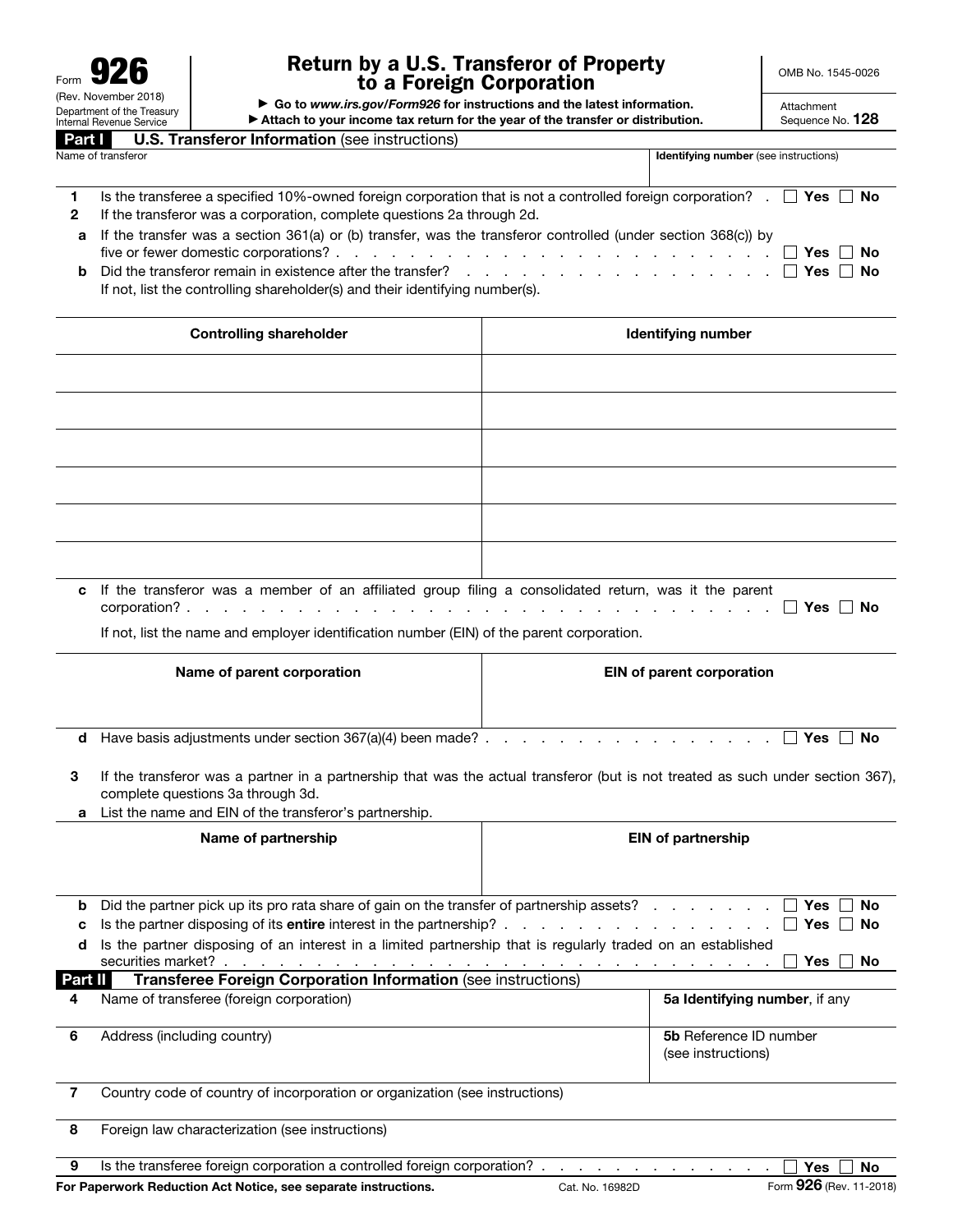| Form 926 (Rev. 11-2018) |                            |                                                                      |                                                                                     |                               | Page 2                                |
|-------------------------|----------------------------|----------------------------------------------------------------------|-------------------------------------------------------------------------------------|-------------------------------|---------------------------------------|
| Part III                |                            | <b>Information Regarding Transfer of Property (see instructions)</b> |                                                                                     |                               |                                       |
| <b>Section A-Cash</b>   |                            |                                                                      |                                                                                     |                               |                                       |
| Type of<br>property     | (a)<br>Date of<br>transfer | (b)<br>Description of<br>property                                    | (c)<br>Fair market value on<br>date of transfer                                     | (d)<br>Cost or other<br>basis | (e)<br>Gain recognized on<br>transfer |
| Cash                    |                            |                                                                      |                                                                                     |                               |                                       |
|                         |                            |                                                                      | Section B-Other Property (other than intangible property subject to section 367(d)) |                               |                                       |
| Type of<br>property     | (a)<br>Date of<br>transfer | (b)<br>Description of<br>property                                    | (c)<br>Fair market value on<br>date of transfer                                     | (d)<br>Cost or other<br>basis | (e)<br>Gain recognized on<br>transfer |
| Stock and               |                            |                                                                      |                                                                                     |                               |                                       |
| securities              |                            |                                                                      |                                                                                     |                               |                                       |
| Inventory               |                            |                                                                      |                                                                                     |                               |                                       |
|                         |                            |                                                                      |                                                                                     |                               |                                       |

| 11      | Did the transferor transfer stock or securities subject to section 367(a) with respect to which a gain<br>recognition agreement was filed? $\ldots$ $\ldots$ $\ldots$ $\ldots$ $\ldots$ $\ldots$ $\ldots$ $\ldots$ $\ldots$<br>. No                                                                                                   |
|---------|---------------------------------------------------------------------------------------------------------------------------------------------------------------------------------------------------------------------------------------------------------------------------------------------------------------------------------------|
| 12a     | Were any assets of a foreign branch (including a branch that is a foreign disregarded entity) transferred to a<br>foreign corporation? $\ldots$ $\ldots$ $\ldots$ $\ldots$ $\ldots$ $\ldots$ $\ldots$ $\ldots$ $\ldots$ $\ldots$ $\ldots$ $\ldots$ $\ldots$<br>∣ No<br>If "Yes," go to line 12b.                                      |
| b       | Was the transferor a domestic corporation that transferred substantially all of the assets of a foreign branch<br>(including a branch that is a foreign disregarded entity) to a specified 10%-owned foreign corporation? $\Box$ Yes $\Box$ No<br>If "Yes," continue to line 12c. If "No," skip lines 12c and 12d, and go to line 13. |
|         | Immediately after the transfer, was the domestic corporation a U.S. shareholder with respect to the<br>∣ I No<br>If "Yes," continue to line 12d. If "No," skip line 12d, and go to line 13.                                                                                                                                           |
| d<br>13 | Enter the transferred loss amount included in gross income as required under section 91 $\blacktriangleright$ \$<br>No<br>If "No." ckin Section C and questions $14a$ through $15$                                                                                                                                                    |

|  |  | If "No," skip Section C and questions 14a through 15. |  |
|--|--|-------------------------------------------------------|--|
|  |  |                                                       |  |

Other property (not listed under another category)

j

i

**Totals** 

Property with built-in loss

| Section C-Intangible Property Subject to Section 367(d) |                            |                                   |                       |                                                  |                            |                                                                       |
|---------------------------------------------------------|----------------------------|-----------------------------------|-----------------------|--------------------------------------------------|----------------------------|-----------------------------------------------------------------------|
| Type of<br>property                                     | (a)<br>Date of<br>transfer | (b)<br>Description of<br>property | (c)<br>Useful<br>life | (d)<br>Arm's length price<br>on date of transfer | (e)<br>Cost or other basis | (f)<br>Income inclusion<br>for year of transfer<br>(see instructions) |
|                                                         |                            |                                   |                       |                                                  |                            |                                                                       |
|                                                         |                            |                                   |                       |                                                  |                            |                                                                       |
|                                                         |                            |                                   |                       |                                                  |                            |                                                                       |
|                                                         |                            |                                   |                       |                                                  |                            |                                                                       |
| Property described<br>in sec. 367(d)(4)                 |                            |                                   |                       |                                                  |                            |                                                                       |
|                                                         |                            |                                   |                       |                                                  |                            |                                                                       |
|                                                         |                            |                                   |                       |                                                  |                            |                                                                       |
|                                                         |                            |                                   |                       |                                                  |                            |                                                                       |
|                                                         |                            |                                   |                       |                                                  |                            |                                                                       |
| Totals                                                  |                            |                                   |                       |                                                  |                            |                                                                       |

Form 926 (Rev. 11-2018)